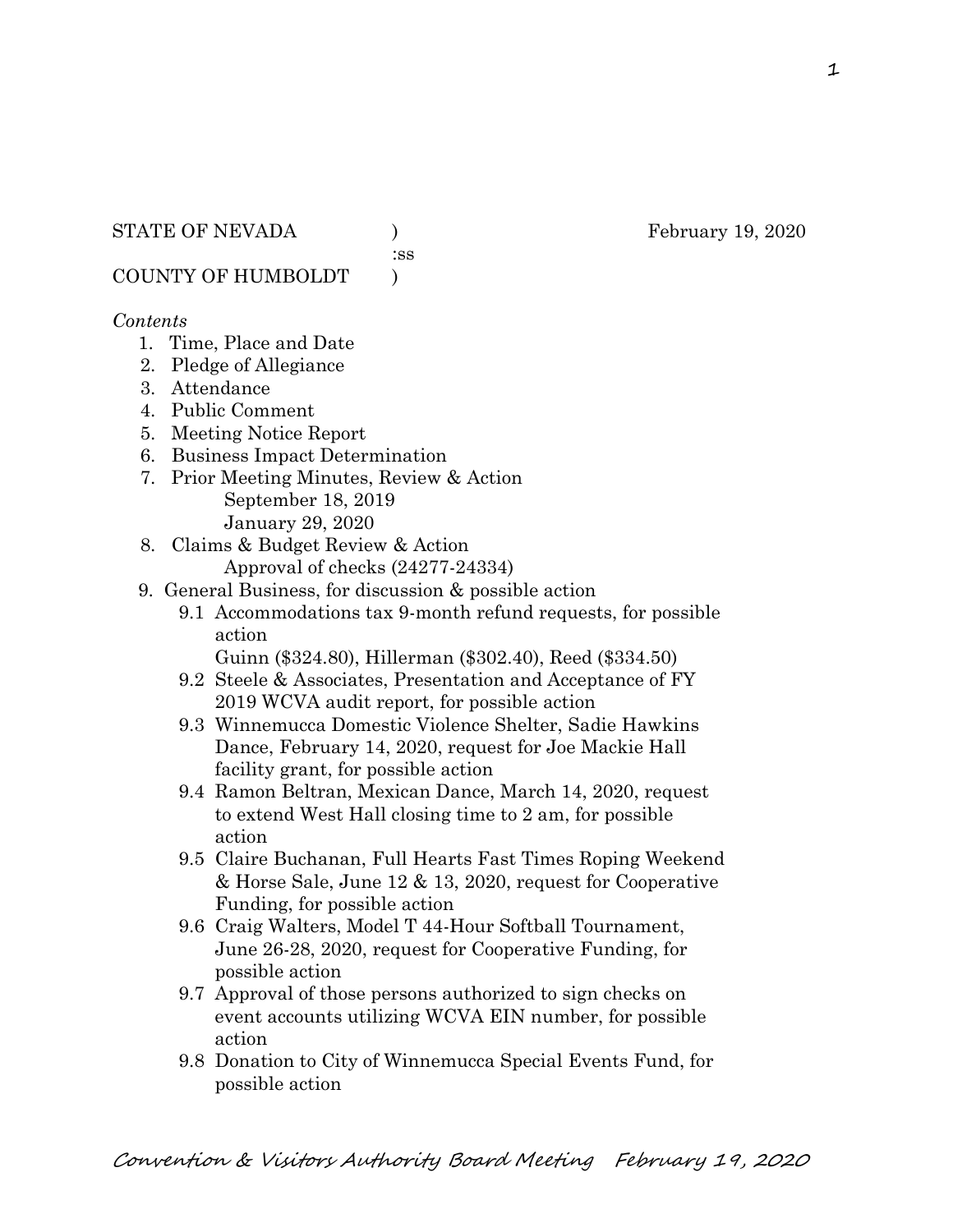- 10. Director's Report, for discussion & possible action
	- 10.1 Financial reports on WCVA events
	- 10.2 Proposal from Nevada Standardbred Racing Association, for possible action
	- 10.3 WCVA Melarkey Street parking lot, bid to install safety lighting, for possible action
	- 10.4 Retrofit of Joe Mackie Hall chiller room, discussion and possible action
	- 10.5 Repair of LED sign at cemetery, for possible action
- 11. Board Secretary & Counsel Report for discussion & possible action
	- 11.1 Review report of January 2020, for information
	- 11.2 Chamber of Commerce Report for January 2020, for review
	- 11.3 Update on delinquencies, possible request for authorization for disclosure of confidential information on one or more licensees, for possible action
	- 11.4 Annual room tax report to Taxation, Kendall is getting me the information for 2018-2019 to complete our 2019 Report to Taxation
	- 11.5 Improvement projects status reports –, Event Center LED wall/board retrofit, Permanent storage facility for removable WEC & Pavilion floors, Joe Mackie Hall study, West Hall signage project, for information
	- 11.6 Recent developments
- 12. Board Administrator Report, for discussion & possible action 12.1 Financial reports, for information
- 13. Other Reports
- 14. Next Meeting Date
- 15. Adjournment

## **MINUTES, FEBRUARY 19, 2020**

- **1. Time, Place and Date.** The Winnemucca Convention & Visitors Authority met in regular session in full conformity with the law at the Winnemucca City Hall, Winnemucca, Nevada at 4:00 pm on Wednesday, February 19, 2020 with Chairman Terry Boyle presiding.
- **2. Pledge of Allegiance.**

|                       | <b>3. Attendance.</b> Convention and Visitors Authority Board Officials Present: |
|-----------------------|----------------------------------------------------------------------------------|
| Terry Boyle           | Chairman and Motel Representative                                                |
| <b>Brian Stone</b>    | Vice Chairman and Hotel Representative                                           |
| Jim Billingsley       | Treasurer and City Representative                                                |
| John Arant            | Business Representative                                                          |
| Ron Cerri             | County Representative                                                            |
| <b>Bill Macdonald</b> | Secretary and Counsel                                                            |

Convention & Visitors Authority Board Meeting February 19, 2020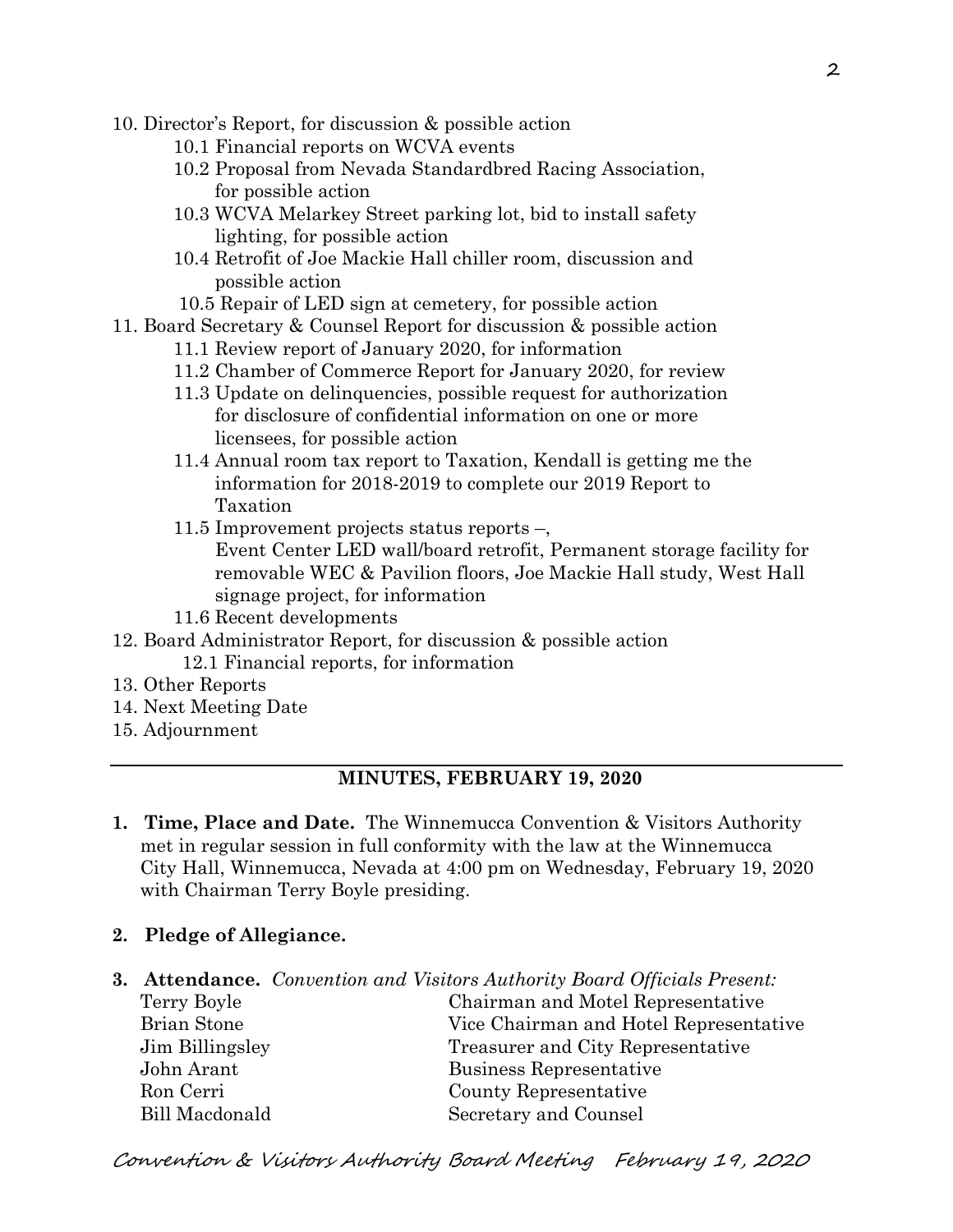*Convention and Visitors Authority Board Officials Absent:* None

*Staff Members Present:* Kim Petersen Director Shelly Noble Administrative Clerk

*Staff Members Absent:* None

*Others Present:* Craig Walters 44-Hour Softball Lyle Walters 44-Hour Softball Kyle Walters 44-Hour Softball Maria Guizar Mexican Dance Ashley Maden Humboldt Sun

Johna Berg Sierra Mountain Properties Claire Buchanan Full Hearts Roping Vanessa Davis Steele & Associates

# **4. Public Comment.**

None.

## **5. Meeting Notice Report.**

Chairman Boyle reported that notice, including meeting agenda, was posted by Shelly Noble by 9:00 am Thursday, February 13, 2020 at Humboldt County Library, Court House, Post Office, City Hall and Convention Center West Hall. No persons have requested mailed notice during the past six months.

**6. Business Impact Determination.** Chairman Boyle asked whether any agenda item proposes the adoption by the city or by the county or by the WCVA of any rule, including any ordinance or resolution which would impose, increase or change the basis for the calculation of a fee that is paid in whole or in substantial part by businesses, which would impose a direct and significant economic burden upon a business or directly restrict the formation or expansion of a business, pursuant to NRS Chapter 237? The Chairman called for board or public input thereon; Counsel reported there was no agenda problem; there was no public comment thereon. Action taken.

 **Brian Stone made a motion that there appears to be no business impacting fee matter on today's agenda. The motion carried, 5-0.**

## **7. Minutes, Review & Action**

Prior meeting minutes of September 18, 2019.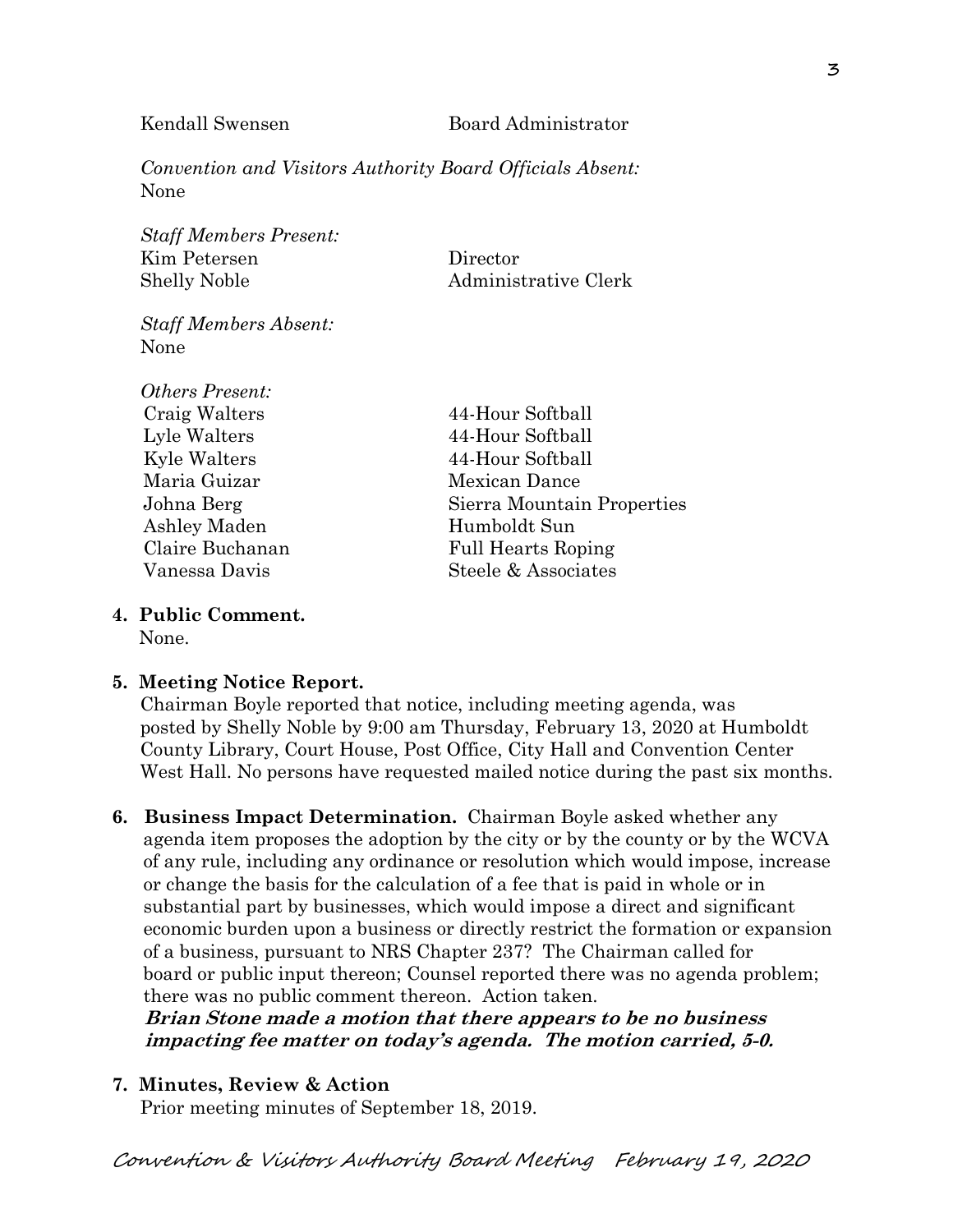**Brian Stone made a motion to accept the minutes of the September 18, 2019 meeting. Motion carried, 3-0.** Terry Boyle and John Arant abstained because they were not present at this meeting.

Prior meeting minutes of January 29, 2020. **Jim Billingsley made a motion to accept the minutes of the January 29, <sup>2020</sup> meeting. Motion carried, 4-0.** Ron Cerri abstained because he was not present at this meeting.

**8. Claims, Review & Action.** The following claims, which had been submitted in list form to the board members for review with their 3-day meeting notice and agenda, with the opportunity to obtain further information before or at the meeting, were submitted for payment on February 19, 2020:

| <b>BANK ACCOUNT</b> | <b>CHECK NUMBERS</b> | <b>AMOUNT</b> |
|---------------------|----------------------|---------------|
| Nevada State Bank   | $24277 - 24334$      | \$248,013.19  |

**Brian Stone made a motion to approve all claims submitted for February 19, 2020. The motion carried, 5-0.**

**9. General Business, for discussion & possible action**

**9.1 Accommodations tax 9-month refund requests, for possible action**

**Guinn (\$324.80), Hillerman (\$302.40), Reed (\$334.50) Terry Boyle made a motion to approve the accommodation tax 9-month refunds for Steve Guinn (\$324.80), Joe Hillerman (\$302.40), Leslie Reed (\$334.50). Motion carried, 5-0.**

## **9.2 Steele & Associates, Presentation and Acceptance of FY 2019 WCVA Audit report, for possible action**

Vanesss Davis from Steele & Associates is here today to present the WCVA FY 2019 audit. Overall, our audit received a "clean" opinion, so no corrective actions need to take place. There were no issues or findings. There was one compliance issue having to do with audit being late but Nevada Department of Taxation approved the date extension so no further action is required at this time. Vanessa briefly reviewed some of the information outlined in the audit report that each board member received. Our financial situation continues to be strong with no debt. **Jim Billingsley made a motion to accept the WCVA 2019 audit report as presented. Motion carried, 5-0.** 

## **9.3 Winnemucca Domestic Violence Shelter, Sadie Hawkins Dance, February 14, 2020, request for Joe Mackie Hall facility grant, for possible action**

This is a new fundraising event for WDVS and took place last weekend. The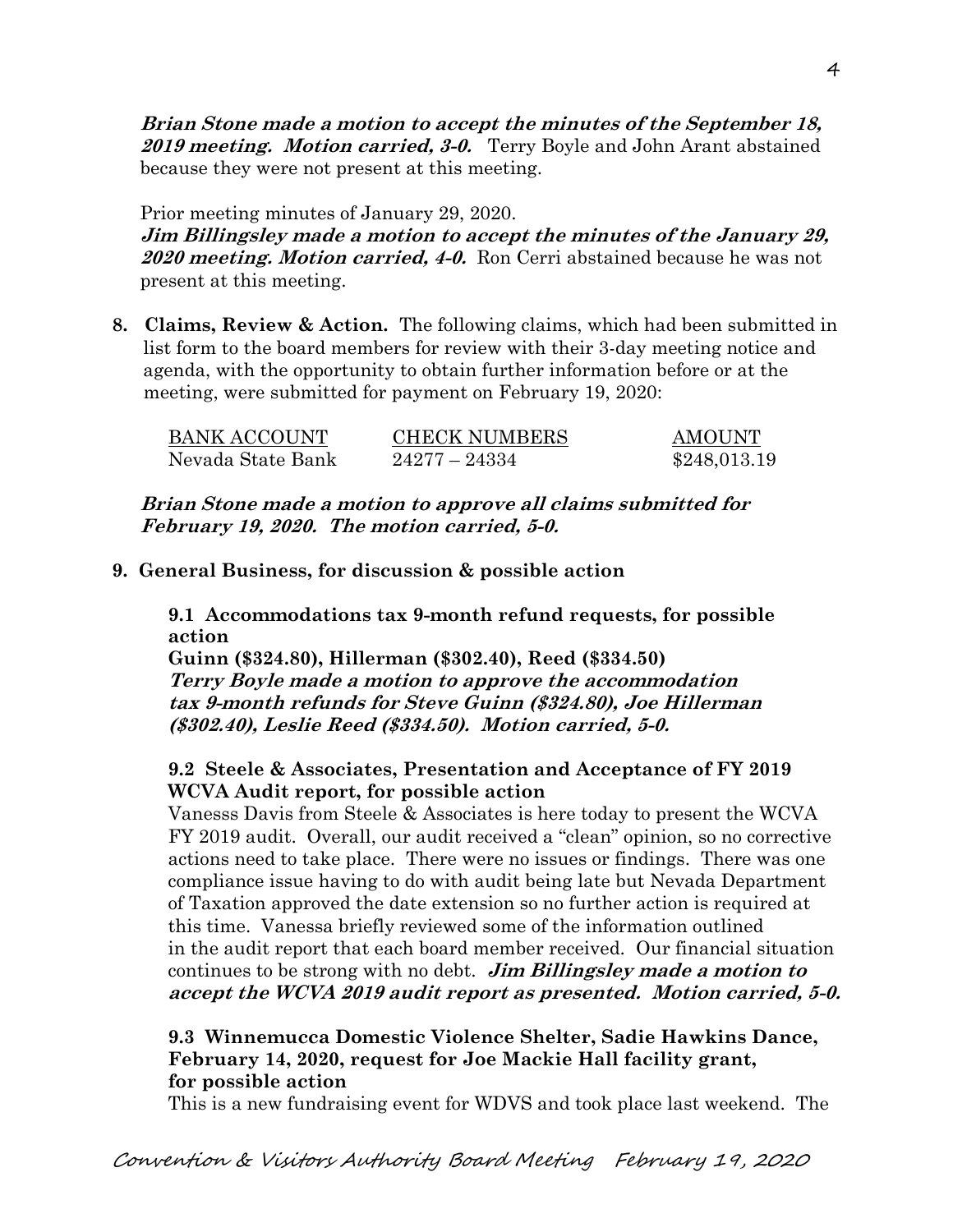turnout wasn't as big as WDVS had hoped, but they felt it was a good start for the first year. They didn't get their request form returned in time for the January WCVA meeting so they are making their request today retroactively. **Brian Stone made a motion to approve a Joe Mackie Hall main floor facility grant (\$600) for their Sadie Hawkins Dance, February 14, 2020. Motion carried, 5-0.** Winnemucca Domestic Violence Shelter is responsible for any other customary Convention Center charges

#### **9.4 Ramon Beltran, Mexican Dance, March 14, 2020, request to extend West Hall closing time to 2 am, for possible action**

Maria Guizar is here representing Mr. Beltran and make this request. Our standard License Agreement requires events to stop the music by 12:30 am and have the building vacated by 1 am. This request is for the music to stop by 2 am. Board members were not opposed to this request. **Terry Boyle made a motion to approve the request for a 2 am closing time for the Mexican Dance, March 14, 2020. Motion carried, 5-0.**

## **9.5 Claire Buchanan, Full Hearts Fast Times Roping Weekend & Horse Sale, June 12 & 13, 2020, request for Cooperative Funding, for possible action**

Last year Ms. Buchanan produced this event for the first time and the WCVA board approved some funding. The 2019 event did not show a profit but, as with most events, she has identified things she can do differently to make the event larger and more successful. This year she plans to add a horse sale on Sunday. The Ag District #3 approved the addition of the horse sale on a oneyear trial basis as they are concerned about the possible effect another horse sale may have on our sale in March that is held in conjunction with Ranch Hand Rodeo. For this year's event Ms. Buchanan is requesting \$4,000. Of this amount, \$3,000 will go to contestants and \$1,000 will be used for general expenses. After some discussion, **Terry Boyle made a motion to approve a \$2,000 grant and \$2,000 underwriting to the Full Hearts Fast Times Roping Weekend & Horse Sale, June 12 & 13, 2020. Motion carried, 5- 0.**

## **9.6 Craig Walters, Model T 44-Hour Softball Tournament, June 26-28, 2020, request for Cooperative Funding, for possible action**

Mr. Walters is planning to produce this event again this summer. Selecting a date for the tournament has proven difficult as there are other, larger tournaments at various locations in the region. When he made his request last year he assured this board that he had 40 teams committed to participating. As it turned out, only 25 teams actually competed. This made scheduling the games a challenge as there weren't enough teams to actually play games the entire 44 hours. This was disappointing for everyone, including the concessionaire as she had planned to serve food and beverages throughout this time and took a considerable financial hit. After the 2019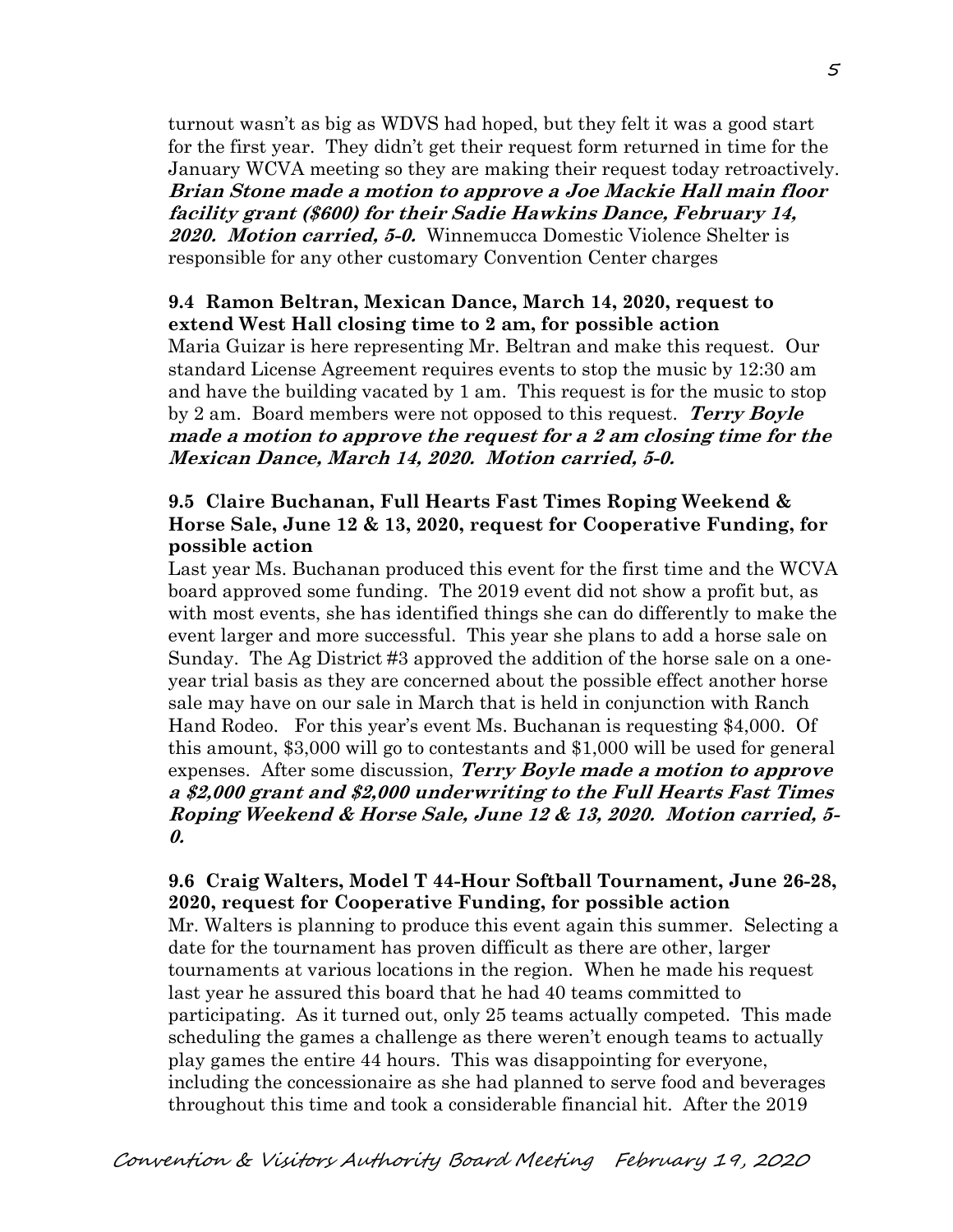tournament, board members heard many complaints ranging from the admission fee charged at the gate to all spectators and participants (which affected the concession stand too as many people were not willing to pay the fee to watch the games), to the lackluster number of room nights that were generated and the paltry number of teams that participated along with extra weekend activities that were promised but never actually happened. All agreed that the prizes awarded were very nice, but this did not make up for some of the other glaring miscues that occurred all weekend long. Mr. Walters kept comparing this tournament to the ones previously produced by Dennis Deputy but this board was more interested in hearing how he was going to build the event, not just make excuses. There was no financial information on the 2019 tournament provided with this request. This board was not willing to move forward and consider this request without a P & L from the event. Also, discussed was a possible tiered award that would be tied to the number of teams that participate. The request was tabled and will appear on the March agenda.

## **9.7 Approval of those persons authorized to sign checks on event accounts utilizing WCVA EIN number, for possible action**

Due to the resignation of Holly Gallian, the Admin Clerk at the Winnemucca Events Complex and one of the signers on some of our event accounts, the people authorized to sign checks on these accounts needs to be updated. Board members were given a list of people currently authorized to sign checks and a list of the proposed signers. The proposed signers on these accounts are:

- WCVA Petty Cash Account, Nevada State Bank, account #2026523 Kim Petersen, Michelle Noble, Kendall Swensen
- Ranch Hand Rodeo, Washington Federal, account #2297003101 Kim Petersen, Michelle Noble, Gailynne Sam, Kendall Swensen
- Tri-County Fair & Stampede, U S Bank, account #153700282178 Kim Petersen, Darrel Field, Gailynne Sam, Kendall Swensen
- Wmca Labor Day Rodeo Committee, Wash Fed, account #2297006237 Kim Petersen, Gailynne Sam, Kendall Swensen

## **Brian Stone made a motion to approve the account signers on the event accounts that utilize the WCVA EIN as outlined above. Motion carried, 5-0.**

## **9.8 Donation to City of Winnemucca Special events Fund, for possible action**

This board is aware that the proposed amount of \$10,000 does not sufficiently offset the personnel expenses associated with special events that we sponsor. Still, this a goodwill gesture we have made over the past several years and hope to continue our working relationship with all local entities since these events are good for many businesses and groups in our community. **John Arant made a motion to approve a \$10,000 donation to the City of**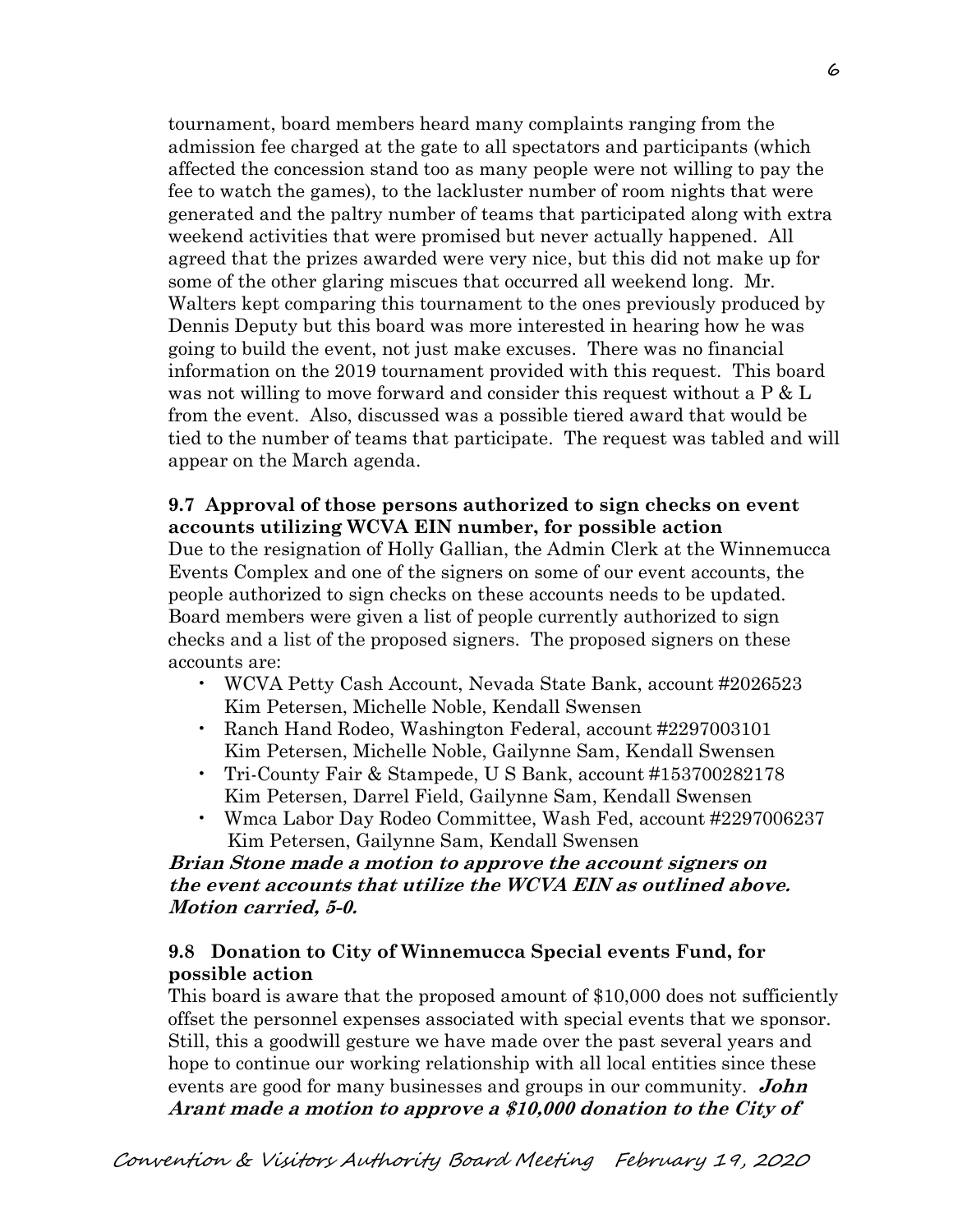## **Winnemucca Special Events Fund. Motion carried, 5-0.**

## **10. Director's Report.**

#### **10.1 Financial reports on WCVA events**  No report.

## **10.2 Proposal from Nevada Standardbred Racing Association, for possible action**

Kim has been contacted by this organization who want to bring pari-mutuel racing back to Winnemucca. There are significant repairs and updates that would need to take place to the track at the Winnemucca Events Complex before the facility is race ready. Plus, there is quite a procedure with the Gaming Commission that would need to take place so that betting could take place. Still, this group feels it would be successful endeavor. No action is required tonight as this is in the very early stages of planning. Kim will keep the board updated as he hears more about their interest in bringing this to Winnemucca.

## **10.3 WCVA Melarkey Street parking lot, bid to install safety lighting, for possible action**

Our parking lot across from the Convention Center is quite dark after the sun goes down and Kim would like to install safety lights. Tonight he would like approval to get bids for this project. He will also research any possible rebates we may be eligible for. **Brian Stone made a motion authorizing Kim to get bids to install safety lighting in the Melarkey Street parking lot across from the Winnemucca Convention Center. Motion carried, 5-0.** 

## **10.4 Retrofit of Joe Mackie Hall chiller room, discussion and possible action**

At last month's meeting Kim reported about the inspection we had on this chiller where we discovered that has not been in compliance for many years. We are now required to rectify this and Kim has been working with Alan to find an engineer who can work with us to make the necessary repairs. Kim has a proposal from Gardner Engineering who will evaluate the situation and make a plan for compliance. **John Arant made a motion to accept the proposal from Gardner Engineering to evaluate the situation and prepare a plan that bring the Joe Mackie Hall chiller into compliance. Their fee to do this is \$5,665. Motion carried, 5-0.**

## **10.5 Repair of LED sign a cemetery, for possible action**

The electronic sign at the cemetery was purchased in 2009. It worked well for a few years but the last couple of years we have consistently had issues with the blocks of electronics going out. Nevada Advertising has repaired it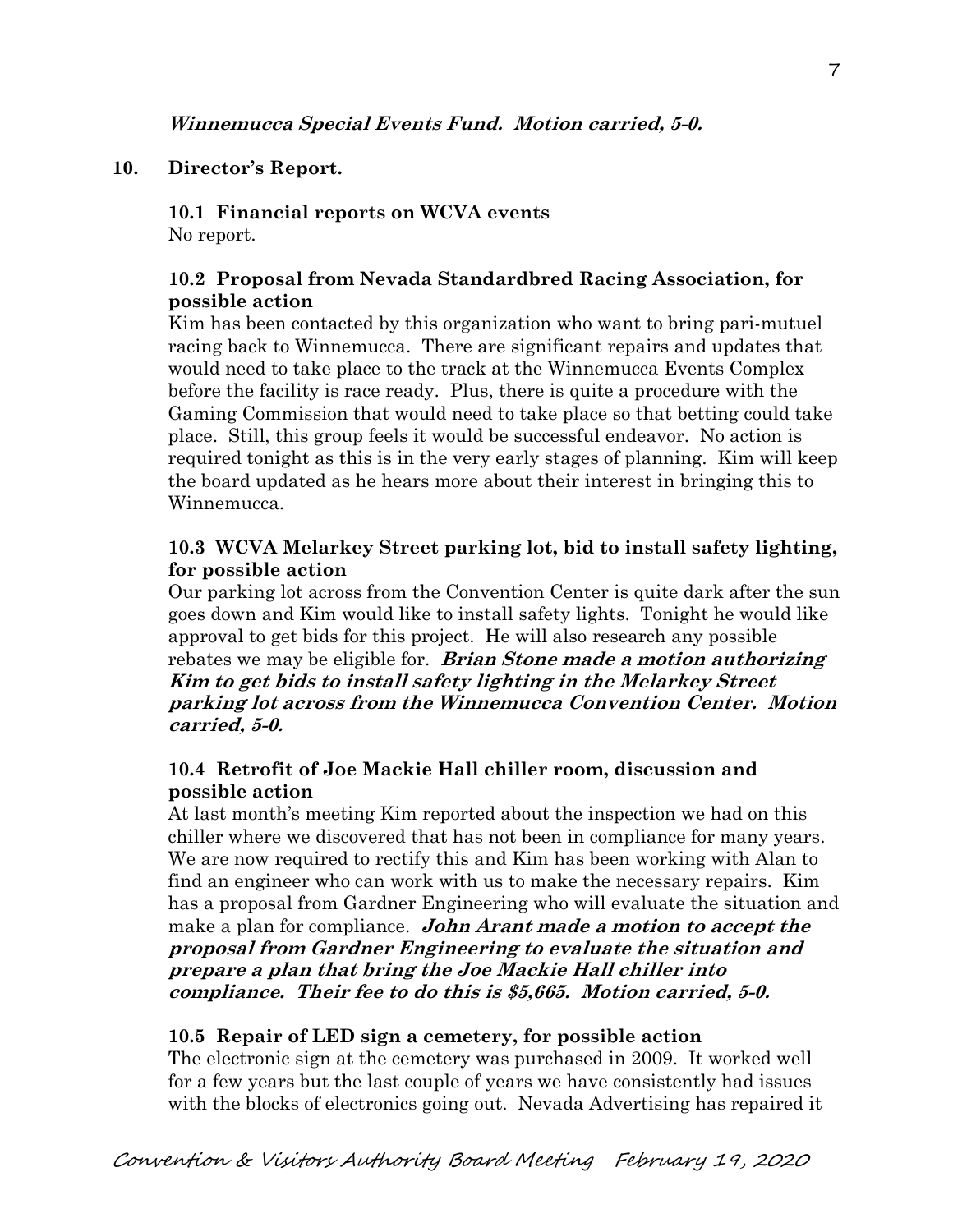numerous times but the outages are on-going. Since it is the first thing that visitors see when they come into town, and it really doesn't look very good, Kim will be turning it off completely for now. Kim has received a proposal from Nevada Advertising to upgrade the sign and to provide a 10 year warranty. It will have better resolution and if we act now, the work can be done by late spring. The cost for this retrofit is \$34,000. **Jim Billingsley made a motion to accept the proposal from Nevada Advertising for the upgrade to the electronic sign at the cemetery, at a cost of \$34,000. Motion carried, 5-0.**

#### **11. Secretary and Counsel, Monthly report, for discussion & possible Action**

#### **11.1 Review report of February 2020, for information**

Bill's report was distributed to board members at today's meeting.

**11.2 Chamber of Commerce Report for January 2020, for review** This report is included in Bill's report.

## **11.3 Update on delinquencies, possible request for authorization for disclosure of confidential information on one or more licensees, for possible action**

## **Jim Billingsley made a motion authorizing the disclosure of confidential information on one or more licensees to this board. Motion carried, 5-0.**

The Diamond A Motel in McDermitt is delinquent in their room tax payments and room tax returns mailed to their last known address have been returned. Bill has been in contact with the owner, who lives in California, and she was unaware of these problems. She assured Bill that she would clear up these delinquencies but, to date, we have not received anything from her. **John Arant made a motion authorizing Bill to start administrative procedures against Diamond A Motel if no room tax** 

**payments have been received by our March 18, 2020 meeting. Motion carried, 5-0.** 

**11.4 Annual room tax report to Taxation, Kendall is getting me the information for 2018-2019 to complete our 2019 Report to Taxation** Bill distributed a copy of our 2019 Room Tax Revenue Report to the Board with his February 18, 2020 letter of transmittal explaining the delay in filing our report.

# **11.5 Improvements project status reports**

No report.

8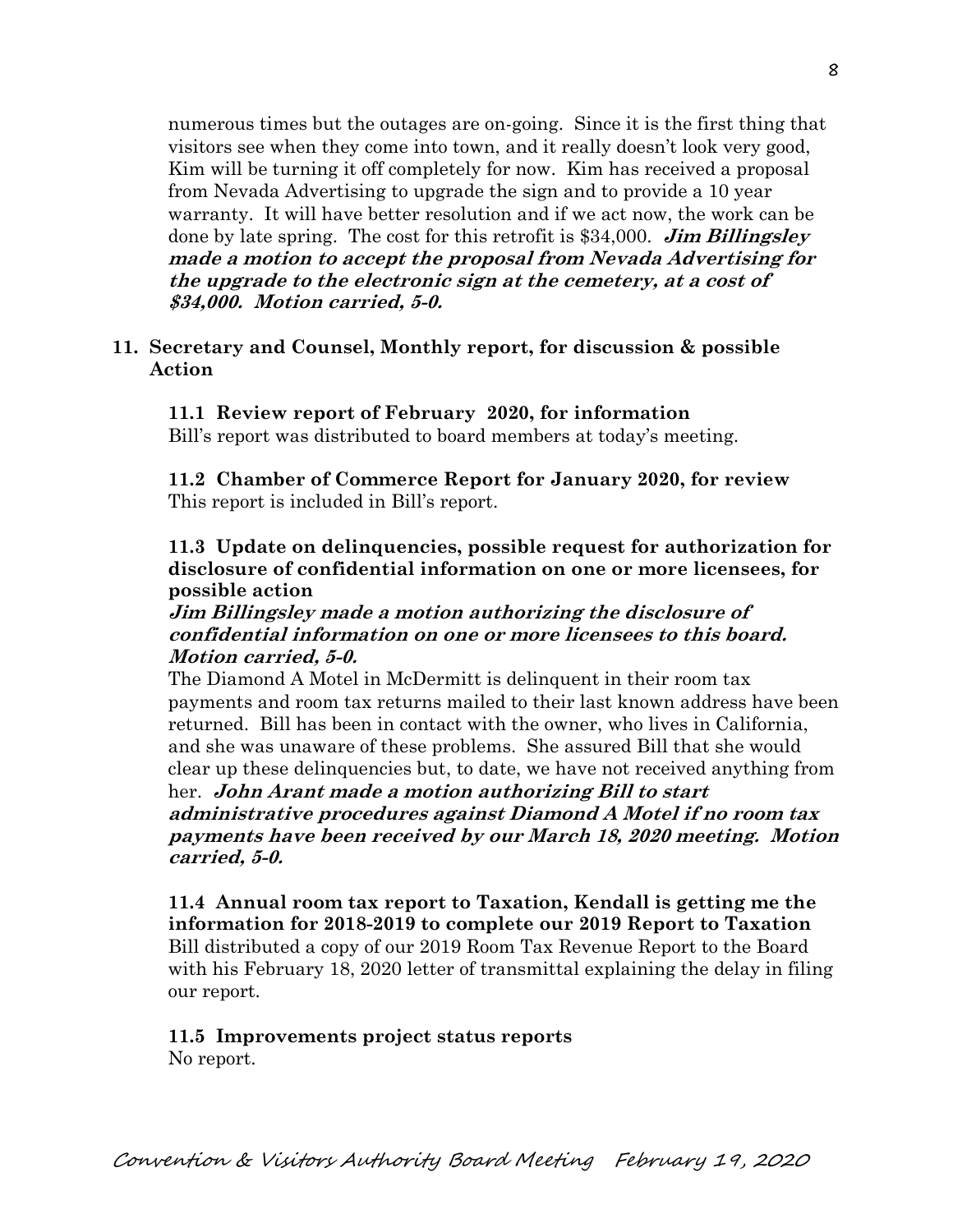## **11.6 Recent developments**

No report.

#### **12. Board Administrator.**

#### **12.1 Financial Reports, for discussion**

The investment account continues to increase in value and room taxes are up again slightly.

Room taxes continue to increase by approximately 1% per month.

#### **13. Other reports**

#### **13.1 2020 Winnemucca Ranch Hand Rodeo Weekend**

Kim reported that preparations are being finalized for this year's events. The classes in the Cow Dog Trials are full, Ranch Hand Rodeo teams are in and the new stall and camping online reservation system appears to be working very well. The long-range weather forecast is good so, if it holds, this should be another successful event. The new electronic wall board in the Event Center that this board agreed to fund (acceptance of bid from YESCO was approved by this board on November 20, 2019) was to have been completed by February 14, 2020. However, this did not happen. There have been multiple issues with equipment and the personnel that YESCO provided to handle the installation.

## **13.2 Annual refresher training parking**

During the month of January, Nevada Gold Mines held their required MSHA annual refresher training (ART). On the days that this training was held, parking on all streets surrounding the Convention Center was filled by mine personnel attending the training even though they were instructed not to park in front of businesses, especially on Bridge Street. After the training, Jeff Garijo and other downtown business owners met with Nevada Gold Mines representatives and Kim to discuss alternatives. Going forward, Nevada Gold Mines have agreed to bus their mine personnel from the Winnemucca Events Complex (where they will park) to the Convention Center on the days of the training. This way the only people parking around the Convention Center will be the instructors.

## **13.3 Joe Mackie Hall update**

Kim has been in contact with TSK Architects regarding their willingness to work with us on improvements to Joe Mackie Hall. They are the company that prepared the drawings for P3 Partners. They would be willing to work with us but are busy until October. This board would need to identify their priorities and then Kim can see what they require for their services. This will be placed on the March agenda.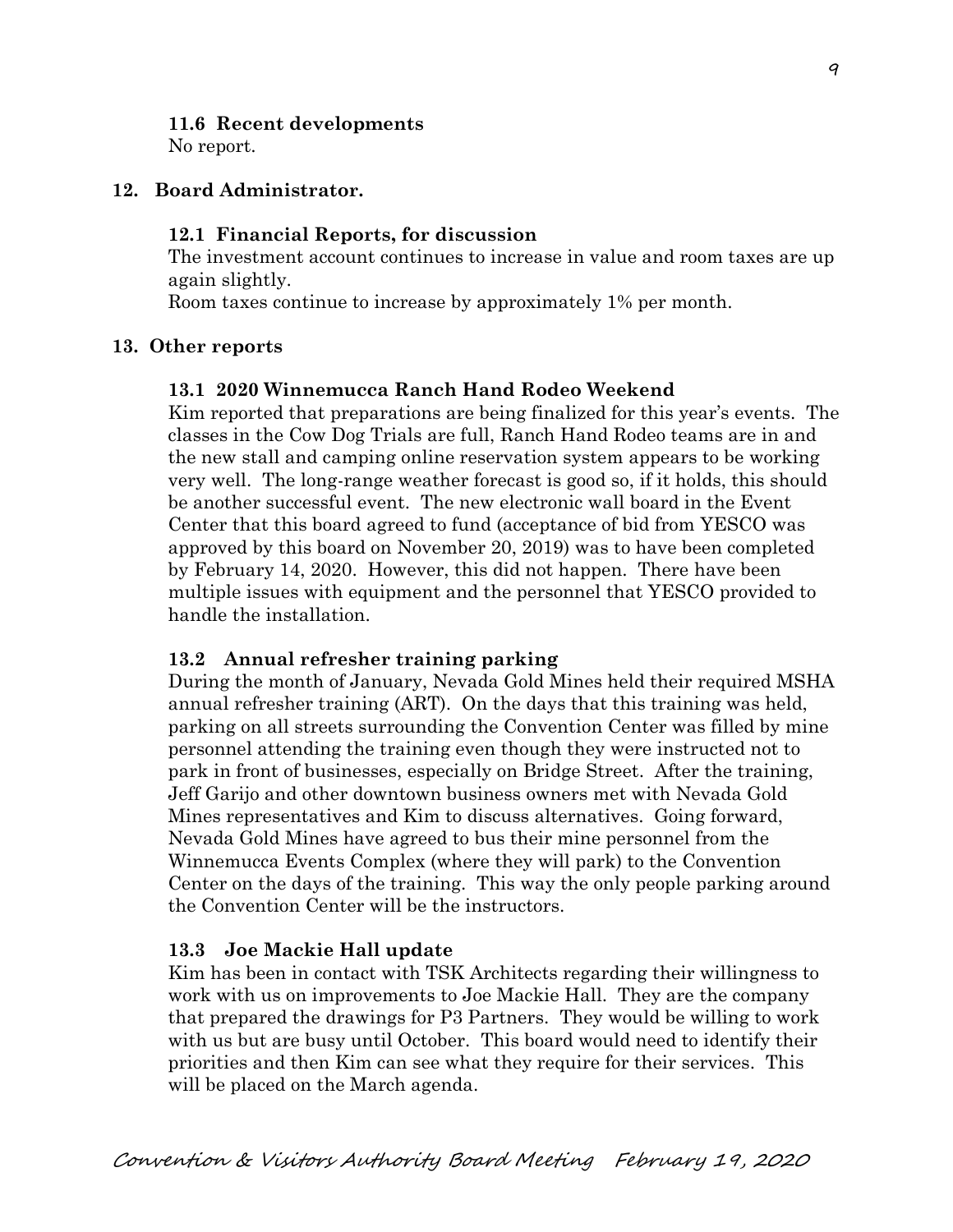1**4. Public Comment** None.

**15. Regular Business. Next Meeting. The Board confirmed the next regular meeting date of Wednesday, March 18, 2020, 4:00 pm.** 

## **16. Adjournment. Jim Billingsley made a motion to adjourn this meeting. Motion carried, 5-0.**

The meeting was adjourned to the next regular meeting, or to the earlier call of the Chairman or to the call of any three (3) members of the Board on three (3) working days notice.

Respectfully submitted,

Shelly Noble

APPROVED ON \_\_\_\_\_\_\_\_\_\_\_\_\_\_\_\_\_\_\_\_\_\_\_\_\_\_\_\_, 2020

As written\_\_\_\_\_\_\_\_\_\_\_\_\_\_\_

As corrected

Winnemucca Convention & Visitors Authority Board

 $\_$  , and the set of the set of the set of the set of the set of the set of the set of the set of the set of the set of the set of the set of the set of the set of the set of the set of the set of the set of the set of th TERRY BOYLE BRIAN STONE Chairman and Vice Chairman and

Motel Representative Hotel Representative